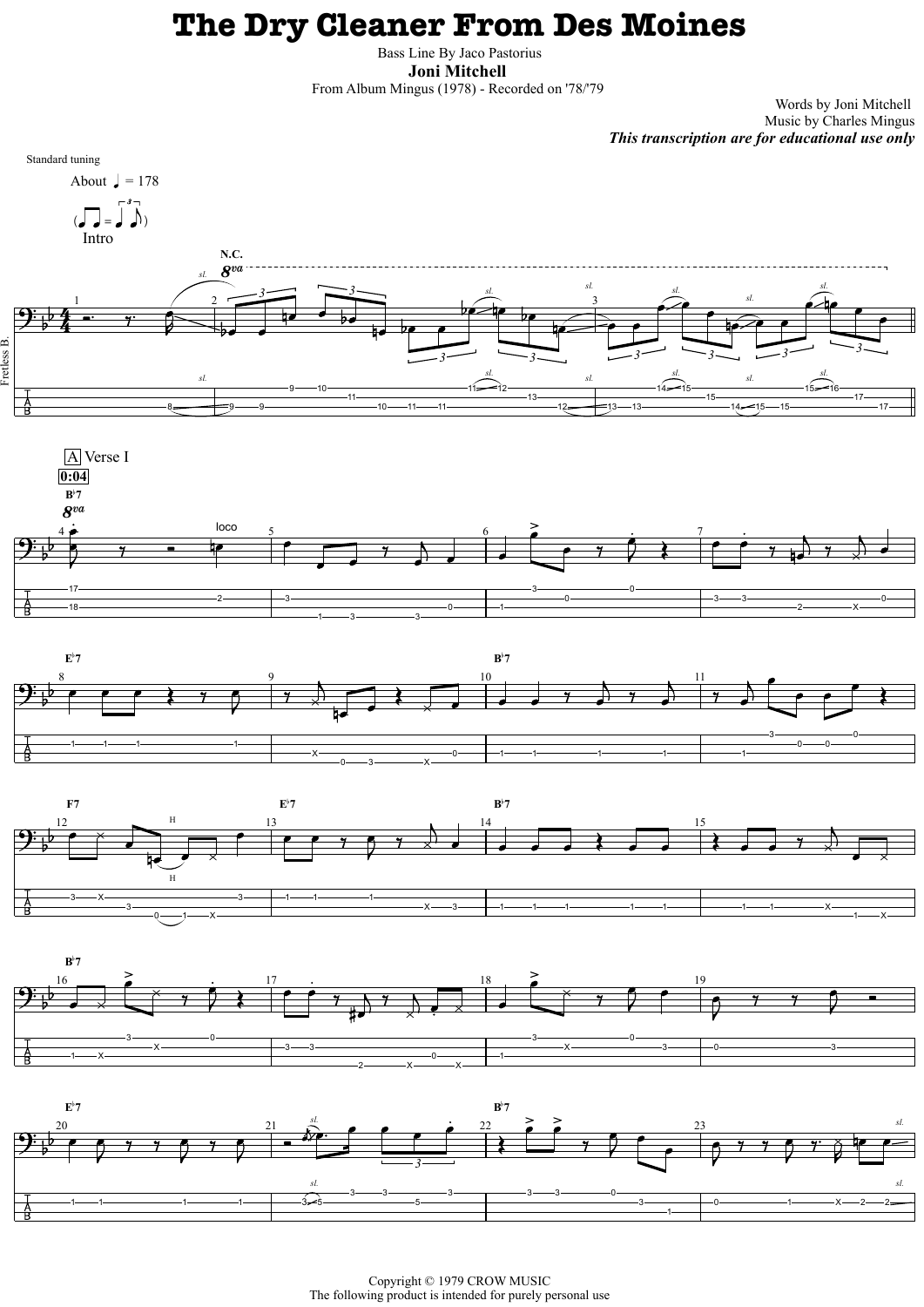0——0——<4>

 $\Box$ 

*The following product is intended for purely personal use*













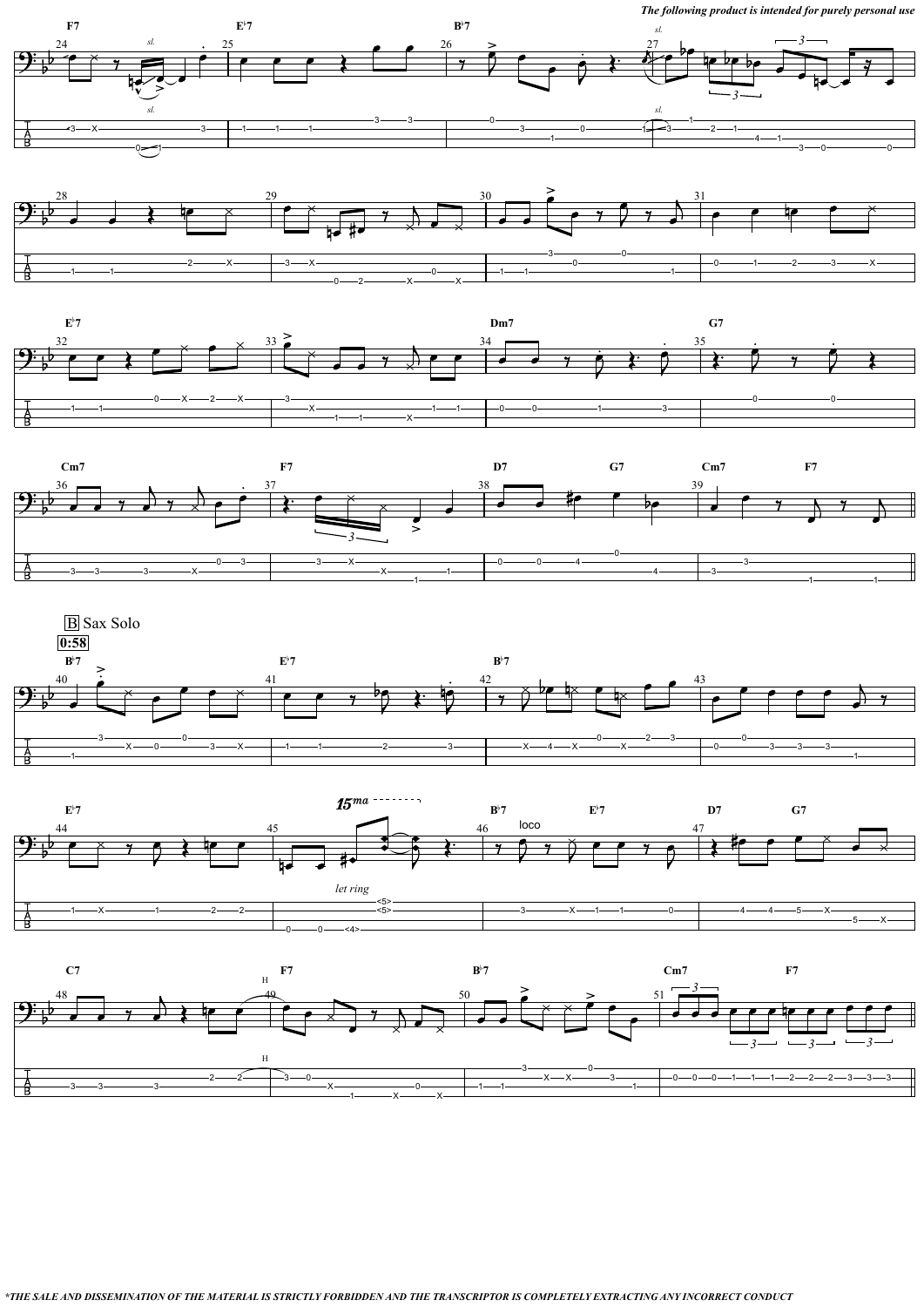











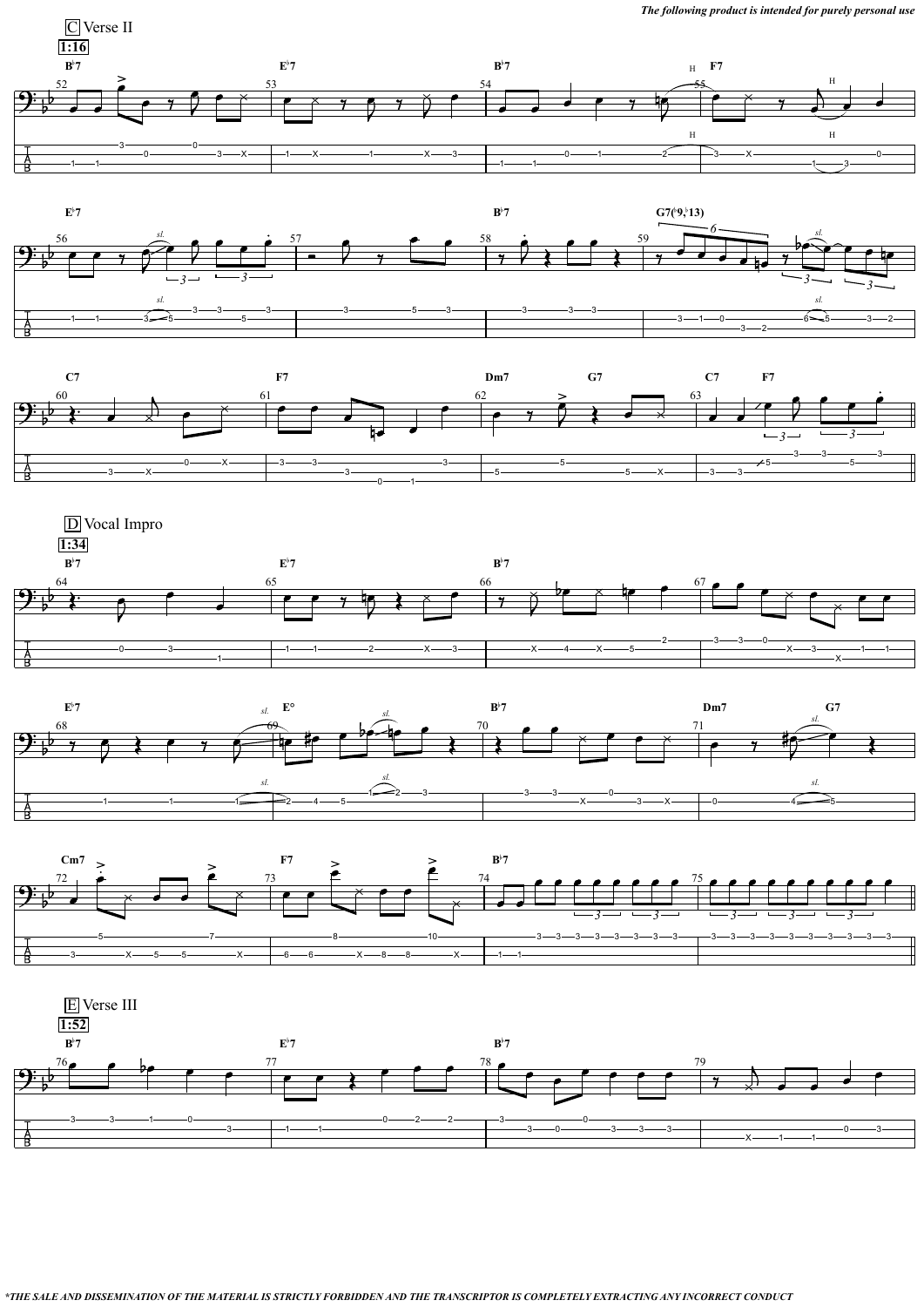*The following product is intended for purely personal use*













 $E^{\flat}7$ **7 B**<sup> $\bullet$ </sup> **A7 A**  $A^{\flat}7$  **G7** 



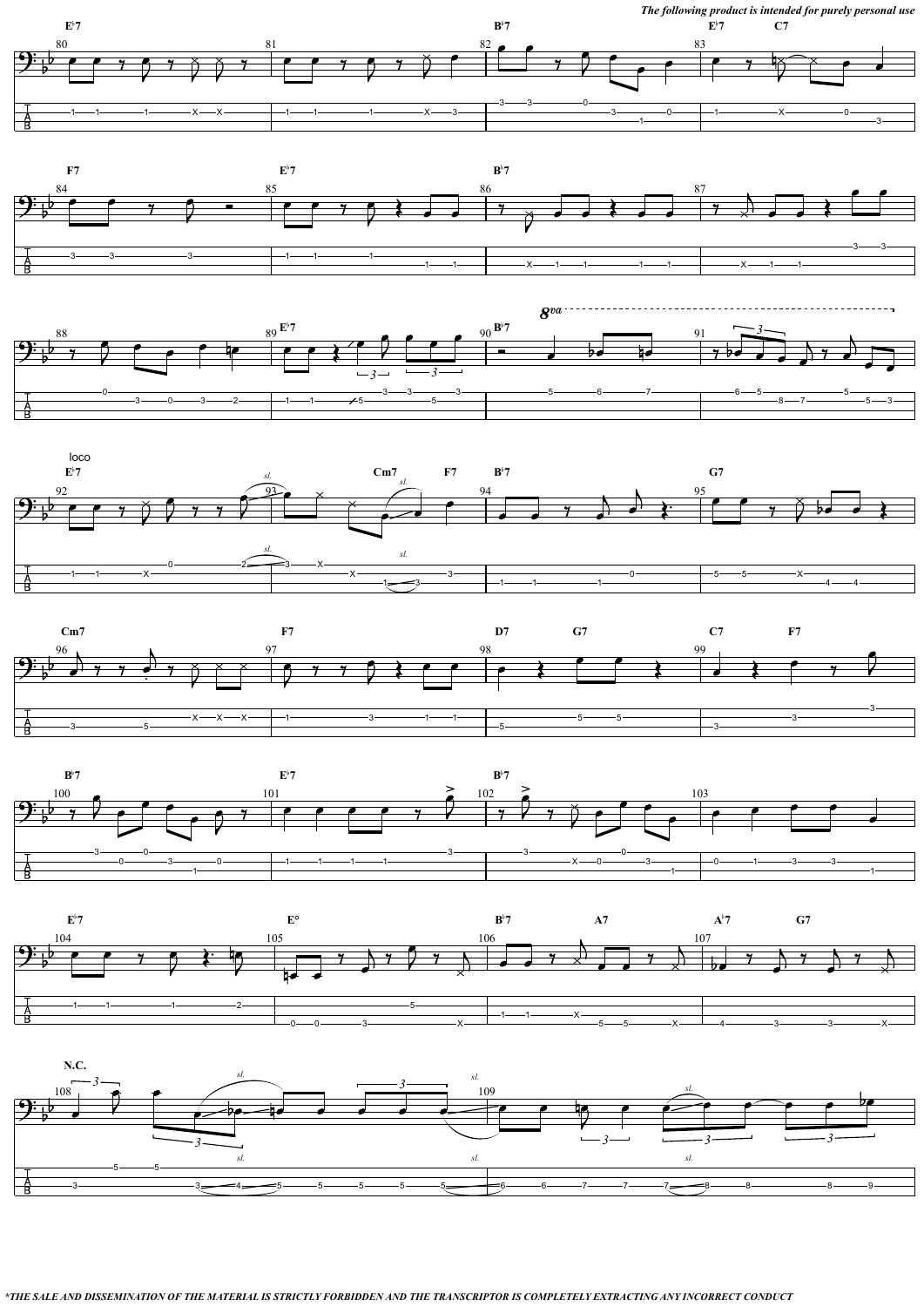*The following product is intended for purely personal use*

*\*THE SALE AND DISSEMINATION OF THE MATERIAL IS STRICTLY FORBIDDEN AND THE TRANSCRIPTOR IS COMPLETELY EXTRACTING ANY INCORRECT CONDUCT*